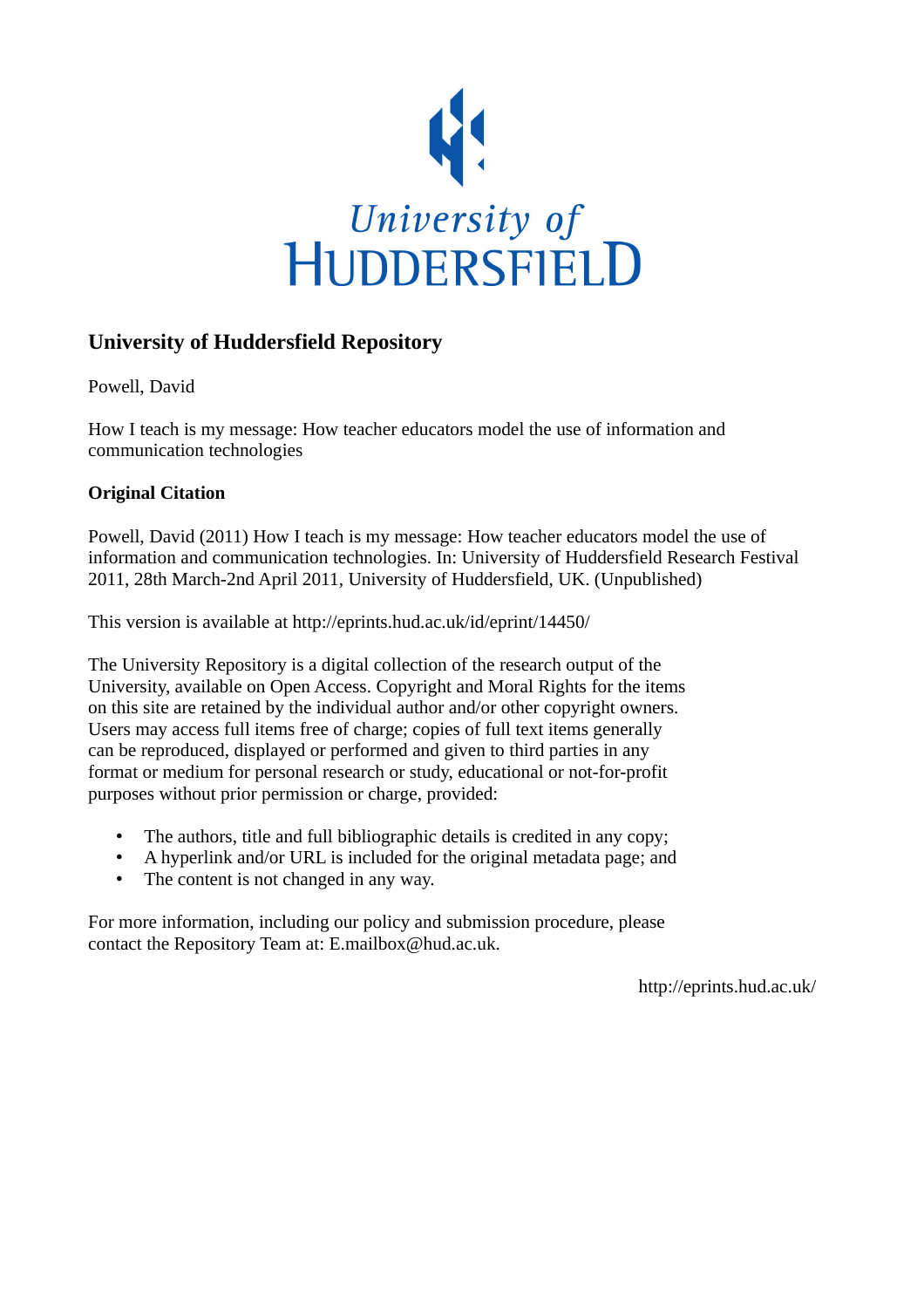## How I teach is my message:

How teacher educators model the use of information and communication technologies

David Powell, March 2011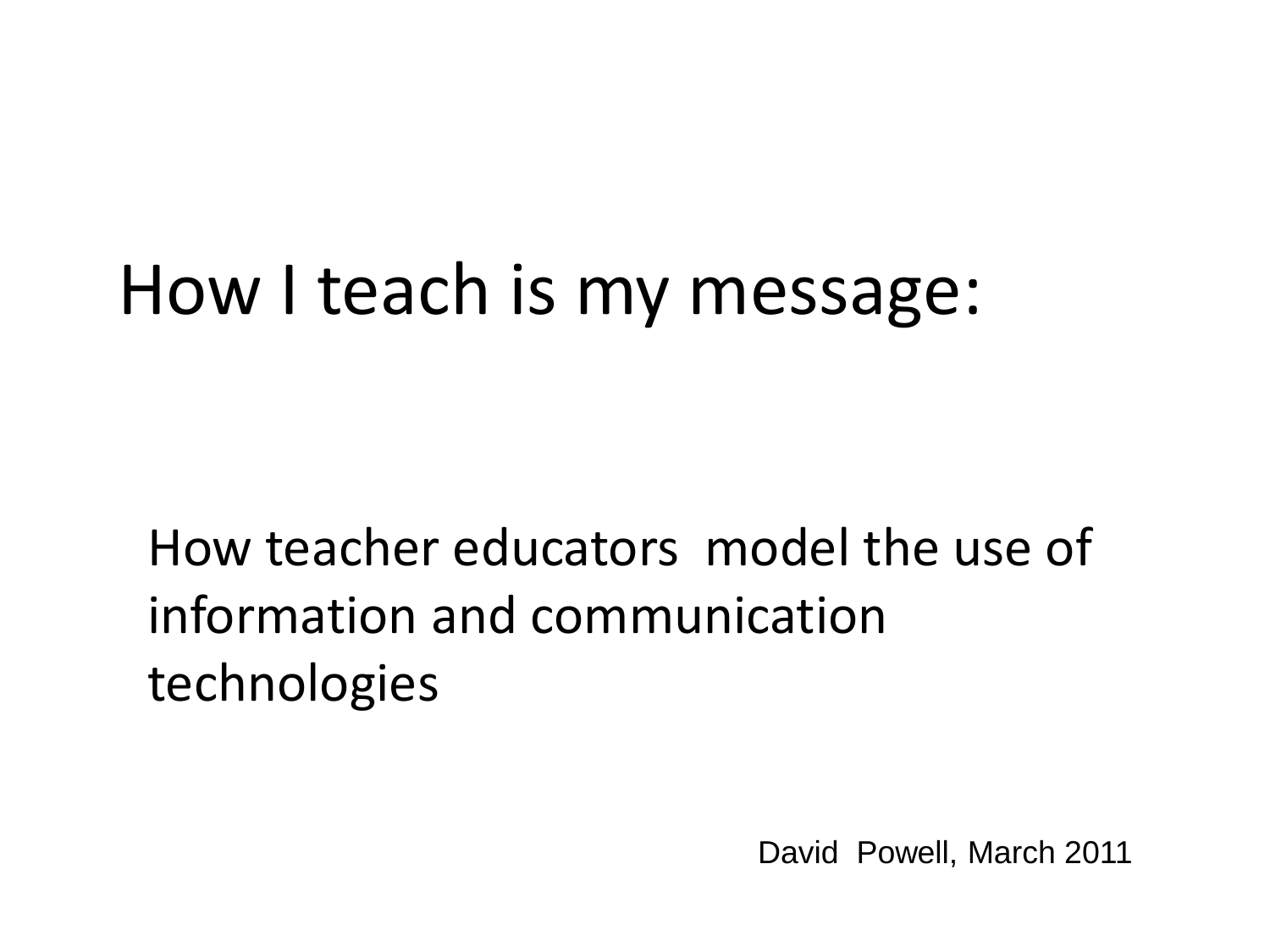# Ofsted (2009, p.13)

• There were a few occasions where teacher trainees' [sic] use of information technology was restricted to PowerPoint for presentation purposes. These teacher trainers did not take the opportunity to demonstrate innovative use of technology...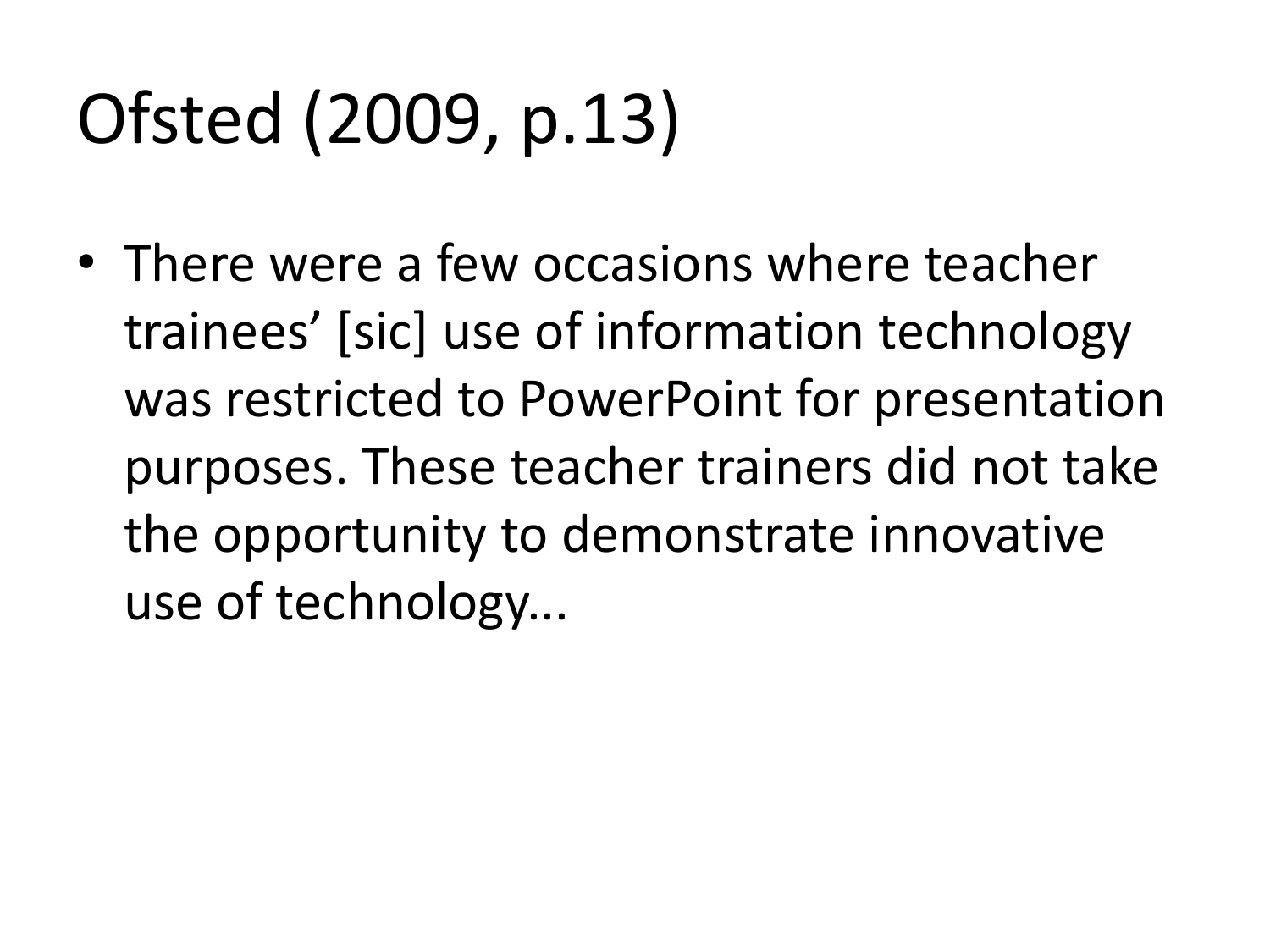#### Case study as part of EdD

- Sample of 4 teacher trainers
- Taped interviews that lasted about 30 minutes
- Modelling a limited range of ICT with their trainees
- Partly attributable to their skill levels in ICT and consequent low confidence when using it.
- Limited participation in formal continuous professional development
- Uneven access to ICT facilities to practise any newly acquired skills
- Reluctance to invest time in developing ICT resources.
- Attitudes towards ICT were sometimes based on a limited use of ICT and so not always based on experience.
- Further research needed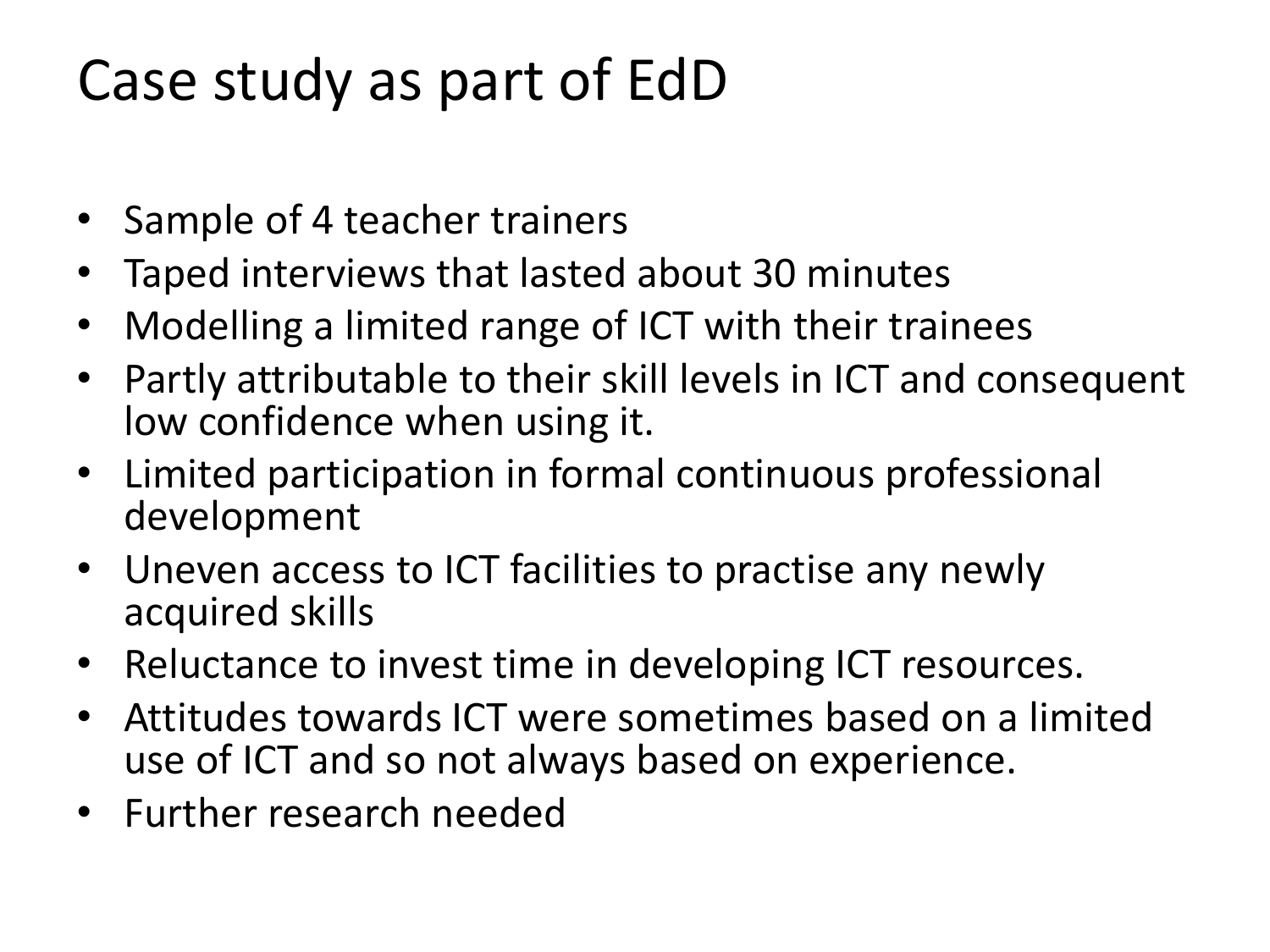# Modelling is...

• the practice of intentionally displaying certain teaching behaviour with the aim of promoting student teachers' professional learning (cf. Gallimore & Tharp, 1992)." (Lunenberg et al. (2007, p.589).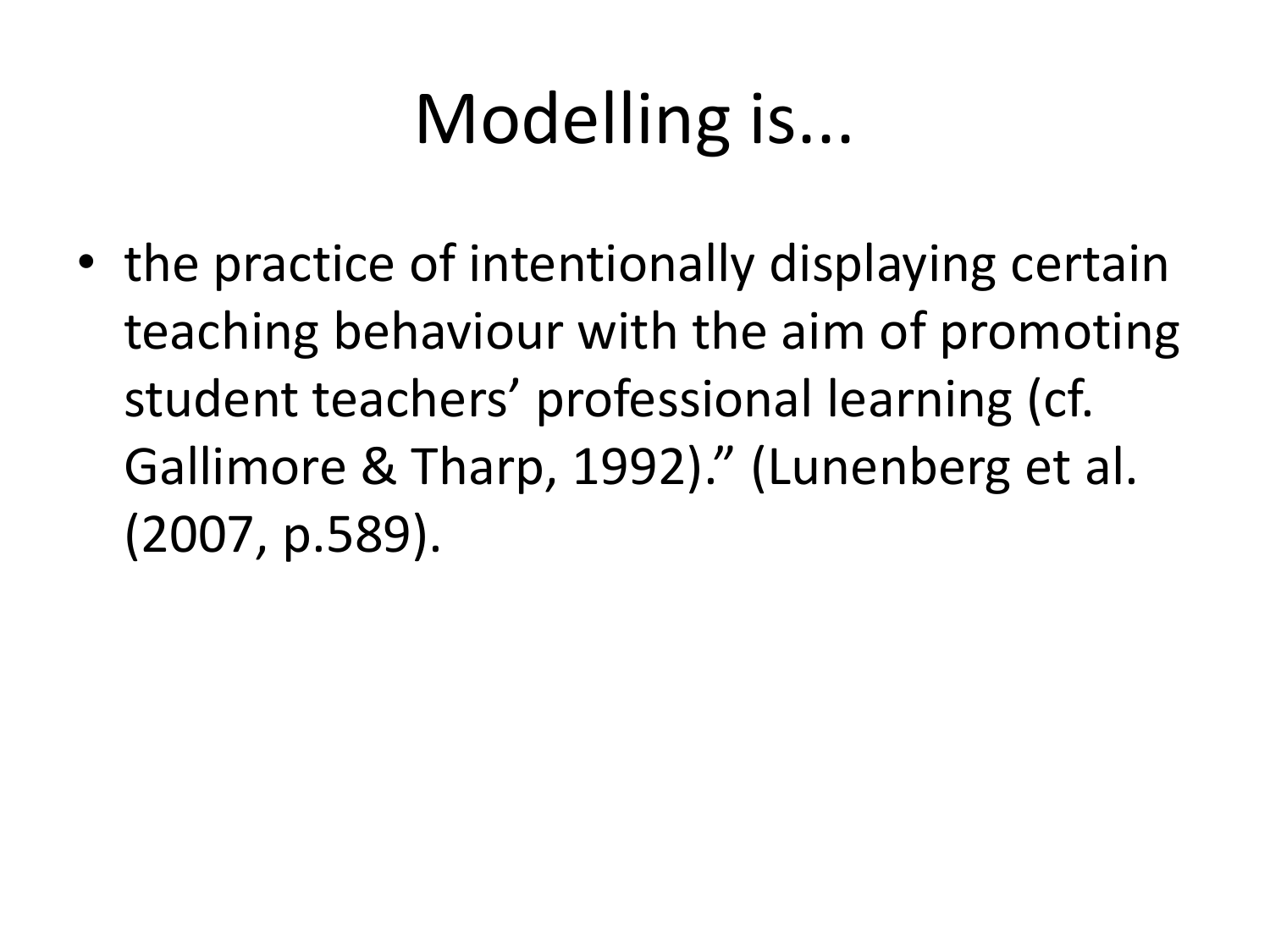# Lunenberg et al.'s (2007) 4 types of modelling

- Implicit modelling
- Explicit modelling
- Explicit modelling and facilitating the translation to the student teachers' own practice
- Connecting exemplary behaviour with theory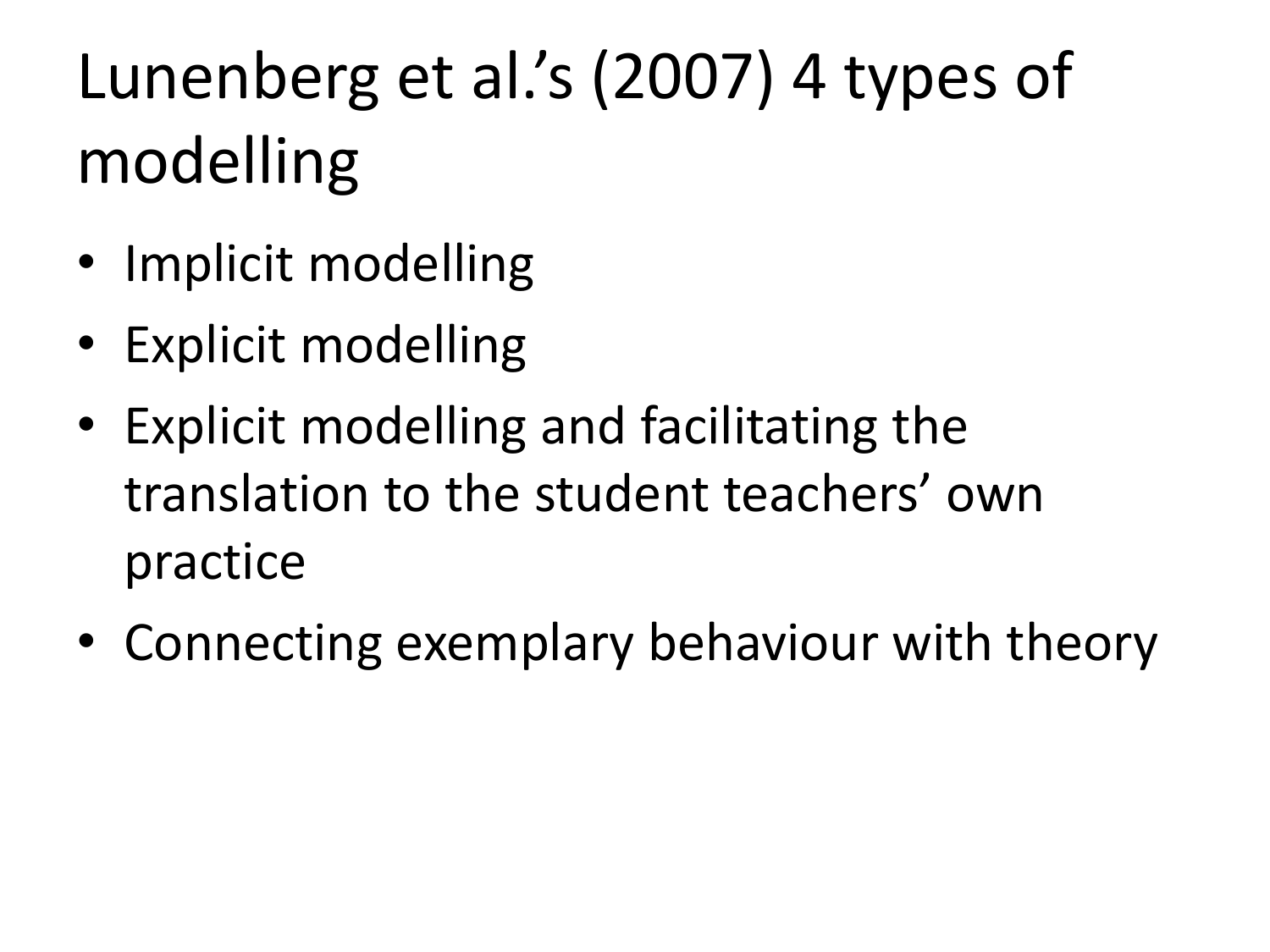### Existing research on teacher educators

- Self-study. For example, Loughran and Berry (2005)
- Case studies. For example, Lunenberg et al. (2007)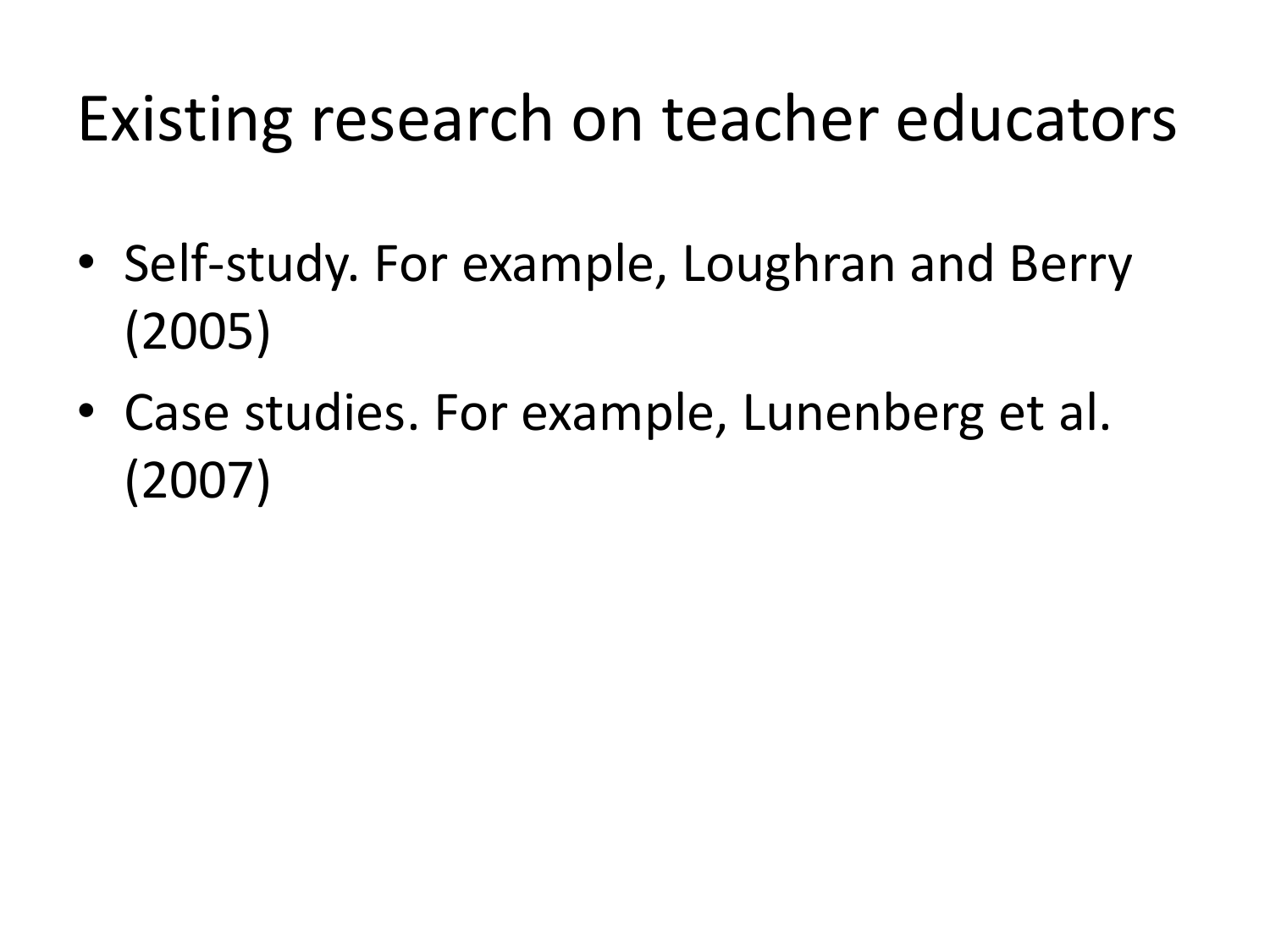### Aim of my research

- To investigate how teacher trainers model the use of information and communication technologies in their teaching with in-service trainees from the Lifelong Learning and Skills sector.
- Sub aims include:
- a) To contribute towards the debate about how teacher educators model "exemplary practice" to their trainees;
- b) To explore teacher trainers' attitudes towards ICT and how this affects their use of ICT with their trainees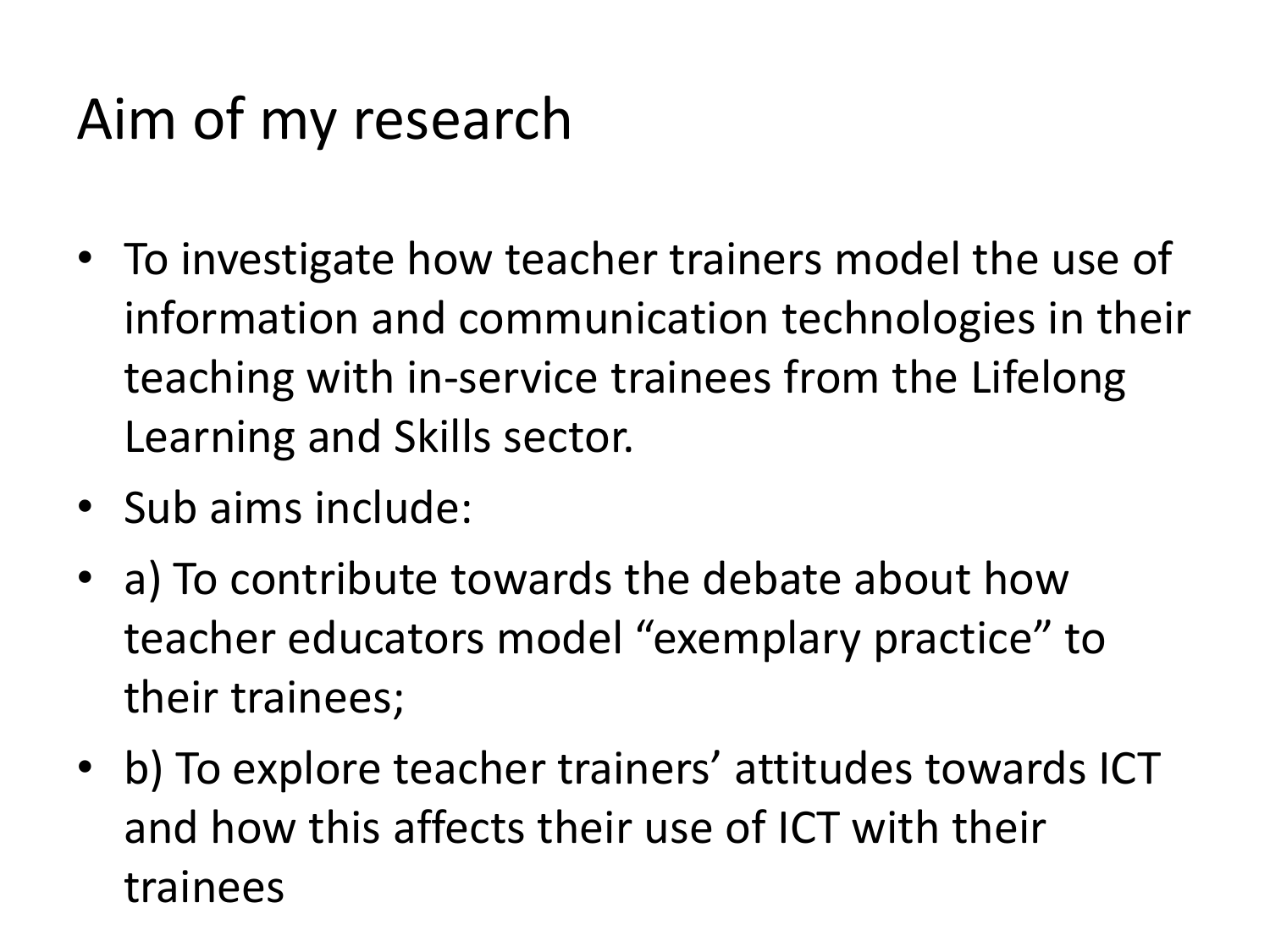# My proposed approach from Form 2

- Multiple descriptive case studies . "using multiple cases can lead to some form of replication" (Noor, 2008, p1603)
- 10-12 teacher educators initially
- Two cycles
- Each cycle would cover:
- Documentary evidence: lesson plans and schemes of work
- Observations of teaching.
- Taped, semi-structured Interviews.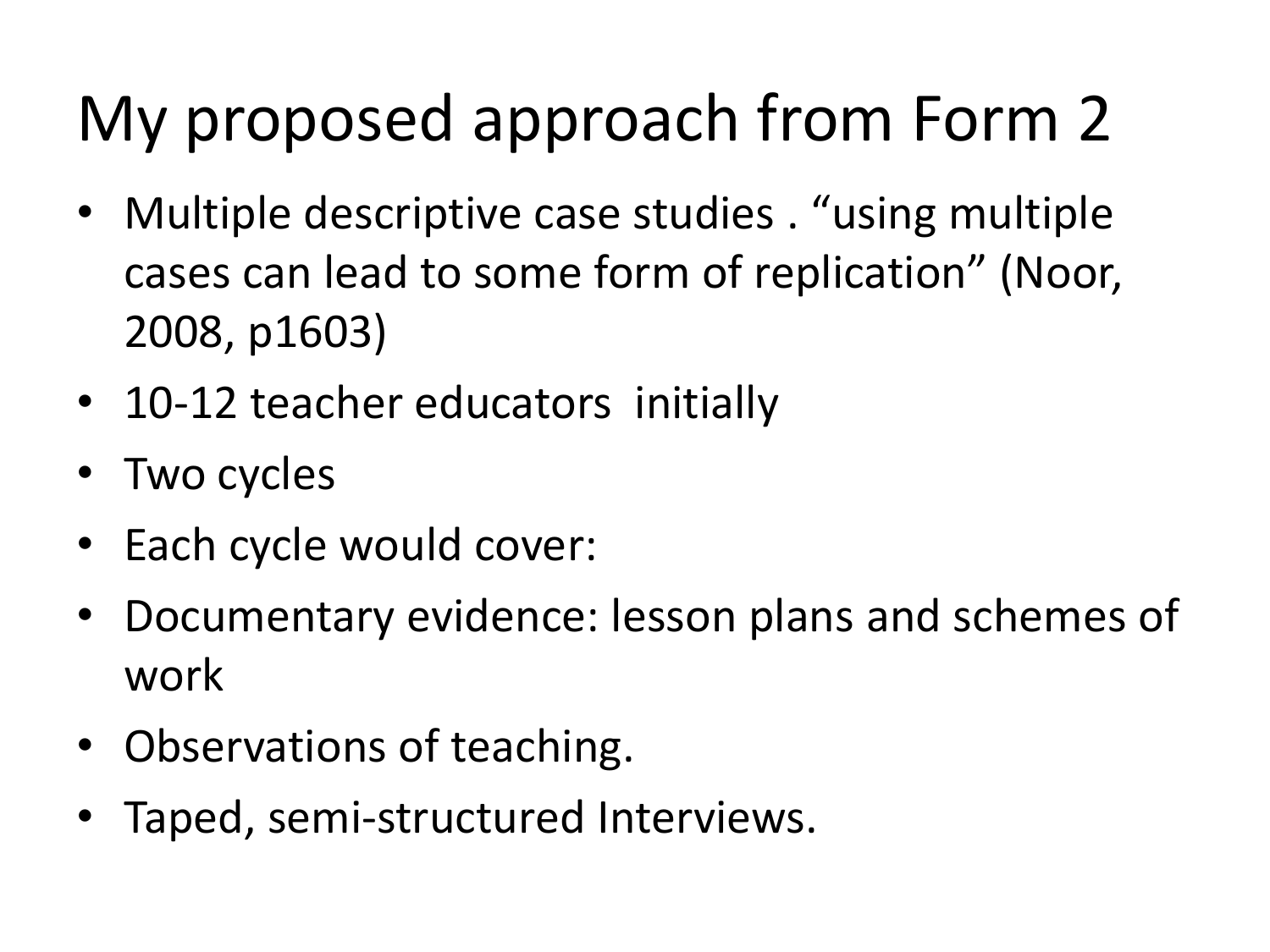## References

- Loughran, J., and Berry, A., (2005) 'Modelling by teacher educators'. *Teaching and Teacher Education*. 21 (2). pp193- 203 [online] Available from: Summon <[http://library.hud.ac.uk/summon>](http://library.hud.ac.uk/summon) [Accessed 1 December 2010].
- Lunenberg, M., Korthagen, F., and Swennen, A., (2007) 'The teacher educator as a role model'. *Teaching and Teacher Education*. 23 (5). pp586-601 [online] Available from: Summon <<http://library.hud.ac.uk/summon>> [Accessed 1 December 2010].
- Noor, K. (2008) Case Study: a strategic research methodology. *American Journal of Applied Sciences.* 5 (1) pp1602-1604
- Office for Standards in Education (2009) *The initial training of further education teachers.* Reference: 080243 [Online] Available at: <www.ofsted.gov.uk.>. [Accessed 2nd June 2010]